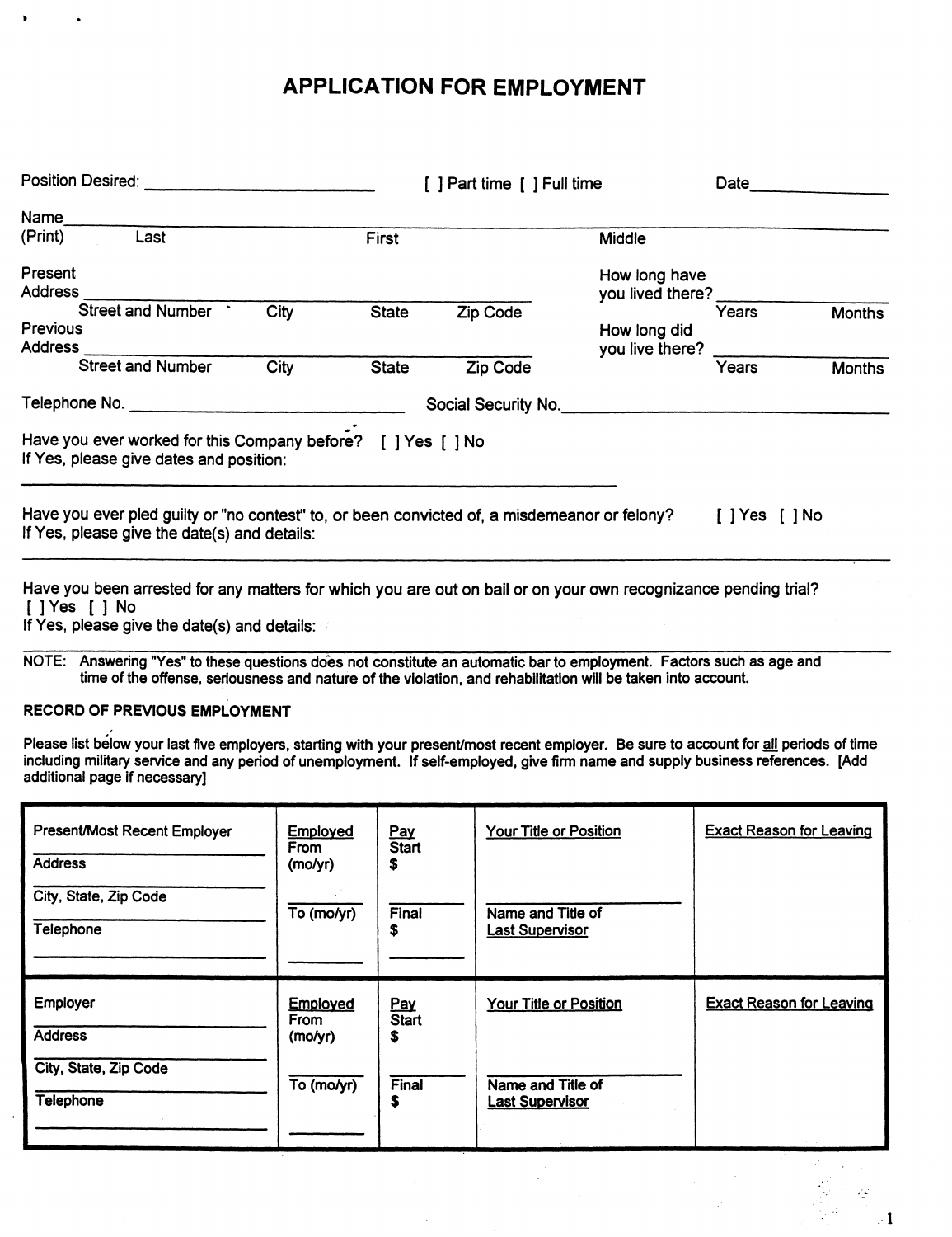| Employer<br><b>Address</b>         | Employed<br>From<br>(mo/yr) | Pay<br><b>Start</b><br>\$ | Your Title or Position                      | <b>Exact Reason for Leaving</b> |
|------------------------------------|-----------------------------|---------------------------|---------------------------------------------|---------------------------------|
| City, State, Zip Code<br>Telephone | To (mo/yr)                  | Final<br>S                | Name and Title of<br><b>Last Supervisor</b> |                                 |
| Employer<br><b>Address</b>         | Employed<br>From<br>(molyr) | Pay<br><b>Start</b><br>\$ | Your Title or Position                      | <b>Exact Reason for Leaving</b> |
| City, State, Zip Code<br>Telephone | To (mo/yr)                  | Final<br>s                | Name and Title of<br><b>Last Supervisor</b> |                                 |
| <b>Employer</b><br><b>Address</b>  | Employed<br>From<br>(mo/yr) | Pay<br><b>Start</b><br>s  | Your Title or Position                      | <b>Exact Reason for Leaving</b> |
| City, State, Zip Code<br>Telephone | To (mo/yr)                  | Final<br>\$               | Name and Title of<br><b>Last Supervisor</b> |                                 |

Have you ever been terminated, laid off, or asked to resign from any job? [ ] Yes [ ] No If Yes, please explain circumstances:---------------------------------

Please explain fully any gaps in your employment history: \_\_\_\_\_\_\_\_\_\_\_\_\_\_\_\_\_\_\_\_\_\_\_\_ \_

 $\ddot{\phantom{a}}$ 

May we contact your current employer? [ ] Yes [ ] No. If No, please explain:------------------

Please indicate any actual experience, special training and qualifications that you have which you feel are relevant to the position for which you are applying.--------------------------------------

Have you ever used another name? []Yes [] No Is any additional information relative to change of name, use of an assumed name, or nickname necessary to enable a check on your work and educational record? If yes, please explain:

 $\sim$   $\sim$ 

າ

If hired, can you furnish proof that you are over 18 years of age? [] Yes [] No

Are you capable of satisfactorily performing the essential job duties required of the position for which you are applying? []Yes (]No

Do you have adequate transportation to and from work? [] Yes [] No

How many days of work have you missed in the last three years due to reasons other than paid holidays and vacation?

| Year | Number of days        |  |
|------|-----------------------|--|
| Year | <b>Number of days</b> |  |
| Year | Number of days        |  |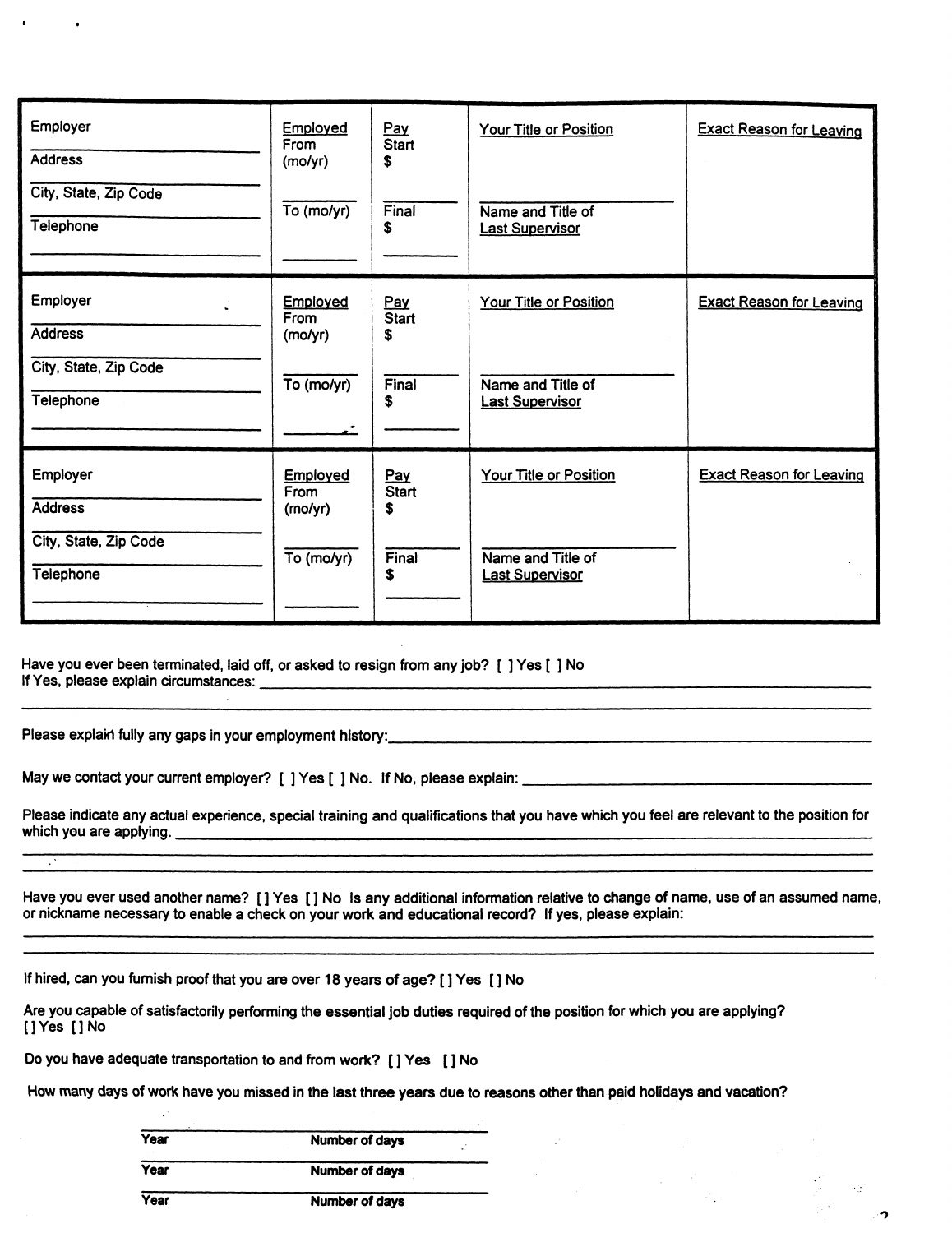### EDUCATION

| <b>School Name</b>                    | Years<br>Completed<br>(Circle) | <b>Diploma/Degree</b> | <b>Describe Course</b><br>of Study or Major | <b>Describe Specialized</b><br>Training, Experience,<br><b>Skills and Extra-Curricular</b><br><b>Activities</b> |
|---------------------------------------|--------------------------------|-----------------------|---------------------------------------------|-----------------------------------------------------------------------------------------------------------------|
| Elementary:                           | 45678                          |                       |                                             |                                                                                                                 |
| $\blacksquare$<br><b>High School:</b> | 9 10 11 12                     |                       |                                             |                                                                                                                 |
| <b>College/University:</b>            | 1234                           |                       |                                             |                                                                                                                 |
| Graduate/Professional:                | 1234                           |                       |                                             |                                                                                                                 |
| <b>Trade or Correspondence:</b>       |                                |                       |                                             |                                                                                                                 |
| Other:                                |                                |                       |                                             |                                                                                                                 |

### PERSONAL REFERENCES

Please list persons who know you well -- not previous employers or relatives.

| <b>Name</b><br>v        | Occupation | <b>Address</b><br>(Street, City and State) | <b>Telephone</b><br><b>Number</b> | Number of<br><b>Years</b><br>Known |
|-------------------------|------------|--------------------------------------------|-----------------------------------|------------------------------------|
|                         |            |                                            |                                   |                                    |
| $\mathcal{L}^{\bullet}$ |            |                                            |                                   |                                    |
|                         |            |                                            |                                   |                                    |

THIS APPLICATION WILL BE CONSIDERED ACTIVE FOR A MAXIMUM OF THIRTY (30) DAYS. IF YOU WISH TO BE CONSIDERED FOR EMPLOYMENT AFTER THAT TIME, YOU MUST REAPPLY.

I CERTIFY THAT ALL OF THE INFORMATION THAT I HAVE PROVIDED ON THIS APPLICATION IS TRUE AND ACCURATE.

Date **Signature of Applicant** 

 $\mathcal{L}_{\mathcal{P}}$